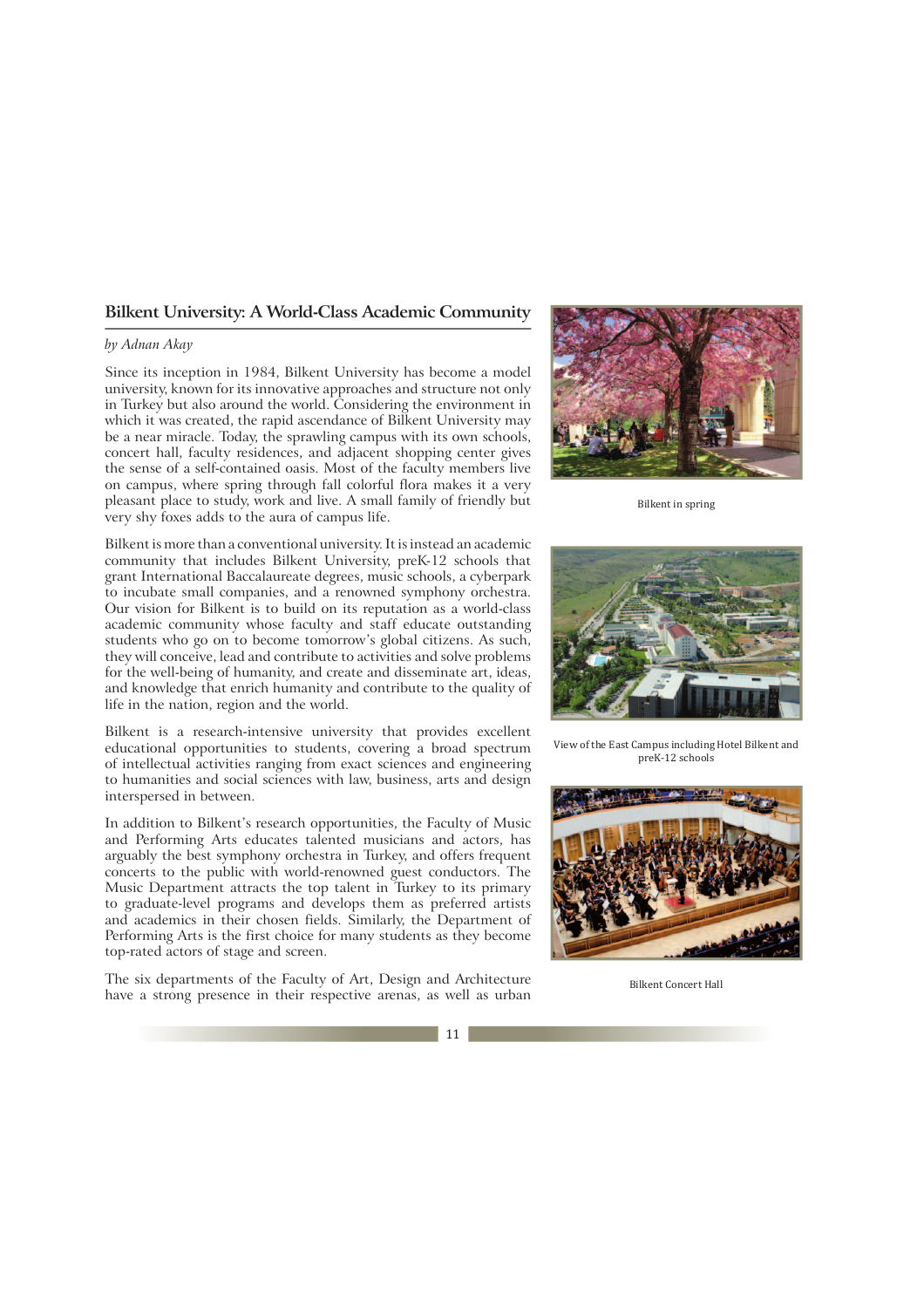





research and education in Turkey and beyond. Their graduates – creative, innovative and highly competent in their fields– bring together social, cognitive and technical aspects of arts and design to influence built environments.

Scholarly research in the Faculty of Humanities and Letters helps our understanding of the diverse needs of humanity and cultures and the moral and ethical foundations of society. Creative work and studies in literature are synergistically spread over three departments: American Culture and Literature, English Language and Literature, and Turkish Literature. The Archeology Department is the first English-language Archeology Department in Turkey with several excavations in its portfolio. The Philosophy Department, unique in Turkey, is poised to develop an international profile through its research in "engaged philosophy" in collaboration with numerous other programs at Bilkent. The Cultures, Civilizations and Ideas program provides the educational underpinnings of humanities and letters studies throughout the university. The Translation and Interpretation Department offers exceptional training of students with experienced instructors.

With its internationally-ranked departments, the Faculty of Economics, Administrative and Social Sciences enjoys a strong reputation in these fields. The Economics Department faculty address research in major fields of economics, microeconomics, macroeconomics and econometrics. The Department of Political Science and Public Administration and the Department of International Relations both offer rich curricula in and scholarly contributions to their respective fields. The Psychology Department has developed an international reputation through research with a cognitive and interdisciplinary approach to psychology. The Department of History, a graduate program, is recognized internationally for the innovative historical scholarship of its faculty.

The Faculty of Business Administration, with its well-placed graduates, enjoys a strong name-recognition in Turkey. It has a popular executive MBA program in addition to its standing MBA program. Research in the Faculty focuses on accounting, finance, management, marketing and decision science and operations management.

Through its innovative curriculum and experienced faculty, the Faculty of Law educates future lawyers who fully understand the complexities associated with the legal infrastructure. Students learn to practice law and are equipped with appropriate comparative and compulsory knowledge on a global scale.

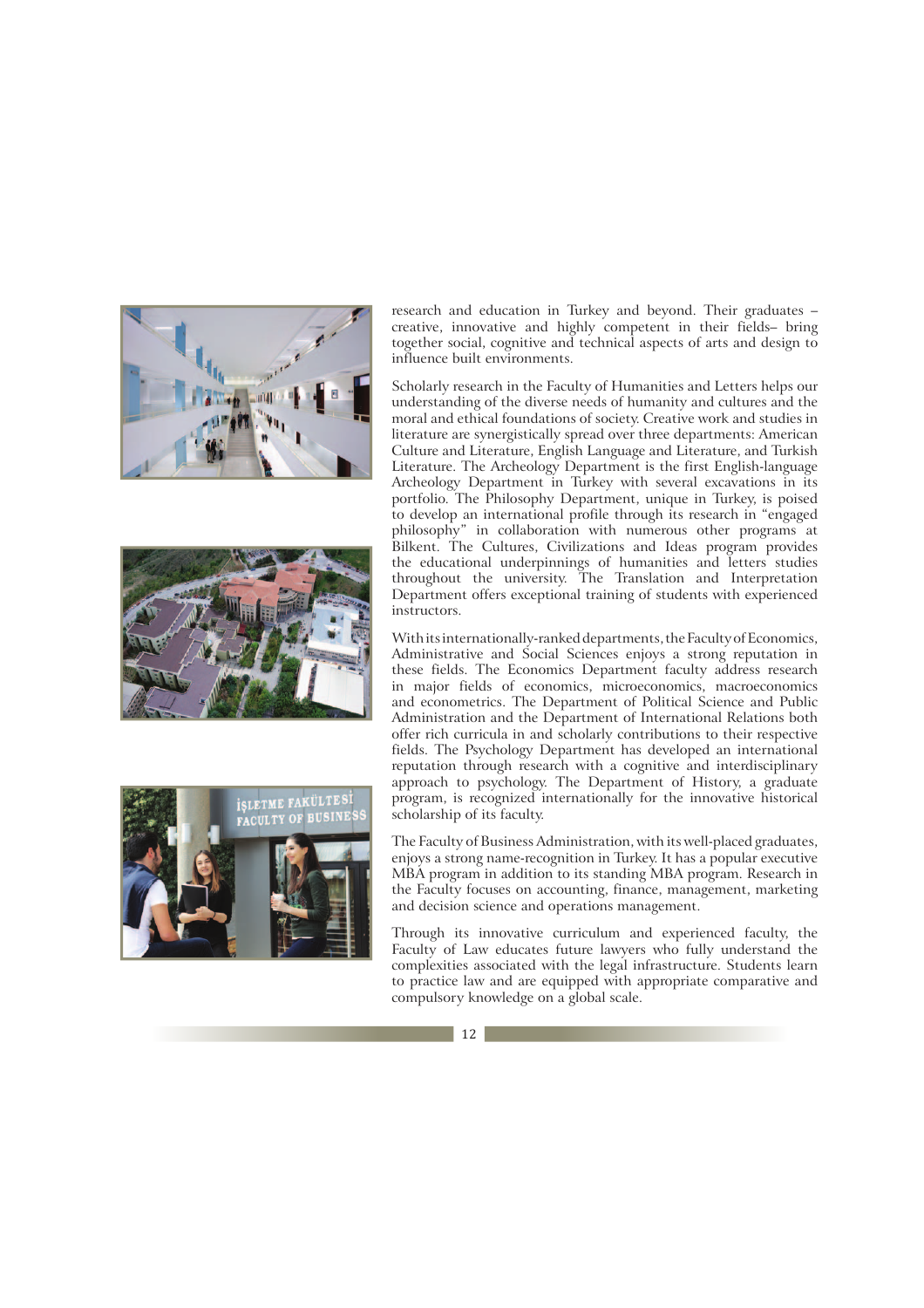The Faculty of Education prepares high school teachers for leadership in education and excellence in teaching through its Graduate School of Education. The students are provided international teacherpreparation experience.

The Departments of Chemistry, Mathematics, Molecular Biology and Genetics, and Physics, as well as the interdisciplinary programs in Materials Science, Nanotechnology and Neuroscience of the Faculty of Science, are internationally known for their research and graduates. A broad range of fundamental research is addressed in the Faculty: from basic and applied research at molecular, cellular and organism levels to various fields of condensed matter physics; and from molecular electronics and self-arranging molecules to magnetic resonance imaging (MRI) methods, superconductors and lasers, photosynthesis, and new spectroscopic methods. Research in pure and applied mathematics covers algebra, algebraic topology, algebraic geometry, complex analysis, functional analysis, number theory, analysis of nonlinear systems, and general relativity.

Bilkent's Faculty of Engineering provides innovative engineering education and research, with sought-after graduates and significant research output. Upon entering professional life, Bilkent graduates rapidly reach leadership positions. Many of those who have continued their graduate education in prestigious universities abroad have become award-winning faculty members in top universities in Turkey and beyond. Through its Applied Schools, Bilkent educates professionals for businesses with special emphasis on the use of latest technologies.

Several research institutes and centers complement the Faculties. Prominent among them are the two centers on nanotechnology (UNAM and NANOTAM), and the new Brain Research Center that also houses the National MRI center (UMRAM). In addition, several other centers bring together researchers across disciplines to address complex problems.

Bilkent faculty members are known for their creative work and dedication to educating students. Numerous faculty members have received national and international awards, and several are recipients of the coveted European Research Council (ERC) Awards.

Bilkent graduates are known for their poise, ability to effectively communicate, and competence in their chosen fields. As the first nonprofit foundation (private) university in Turkey, Bilkent offers scholarships to attract top undergraduates from around the world.







13